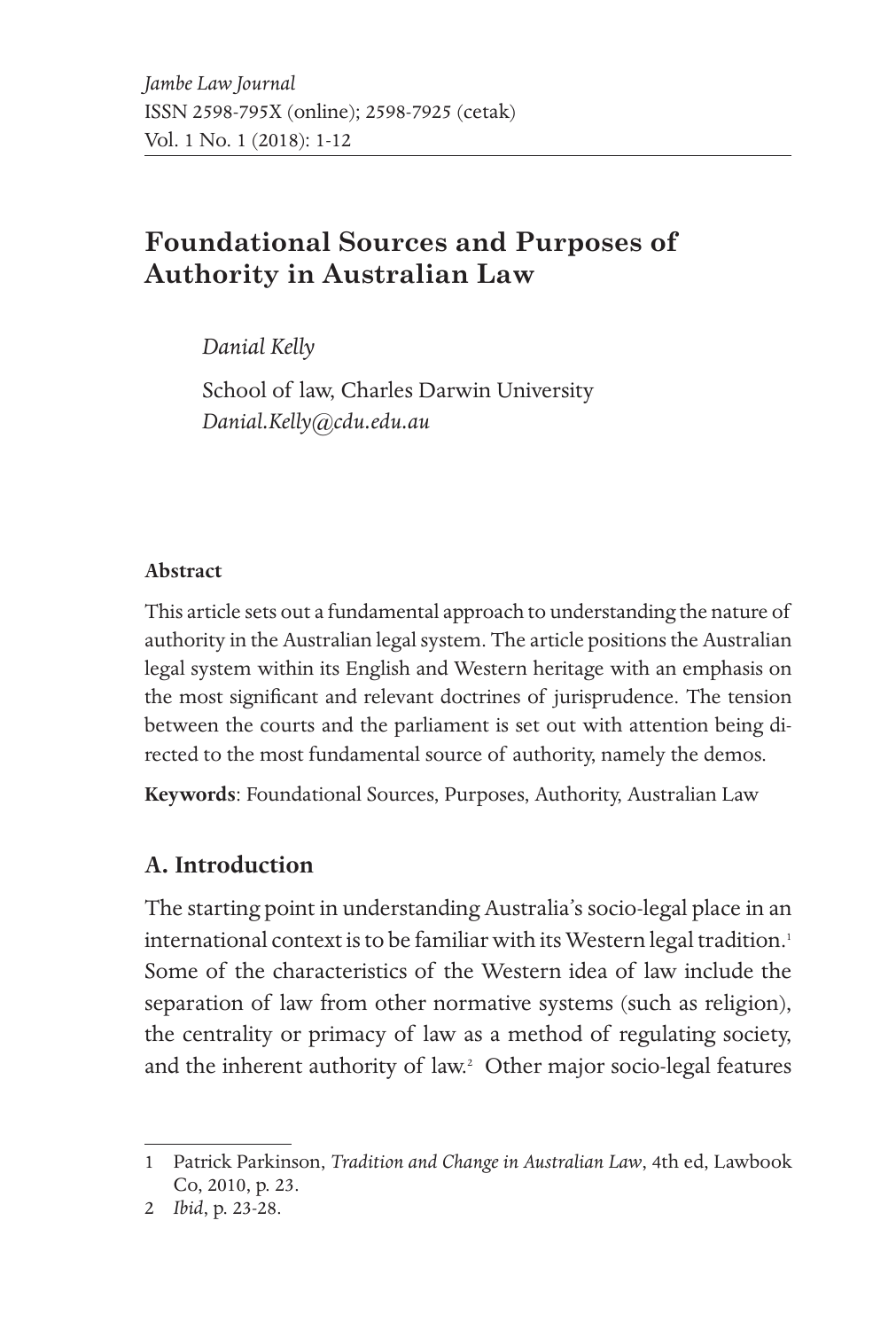of contemporary Australia include a multicultural population<sup>3</sup> and government by representative democracy.4 Australian law has sprung out of the English branch of the Western legal tradition,<sup>5</sup> therefore the English heritage of Australian law will first be considered.

Beginning students of Australian law are often confused about the source and nature of fundamental authority in the Australian legal system. Whilst they are usually easily able to cite cases and legislation, new students of Australian law typically tend to struggle with locating the fundamental source and nature of law.

# **B. The English Heritage of Australian law**

The location and division of authority in English law has changed over time.<sup>6</sup> Prior to the thirteenth century the English Monarch enjoyed supreme authority in England and shared little of that authority other than with the Christian Church.7 The *Magna Carta* of 1215 recorded *inter alia* a decisive limiting of the authority of the King, an increase in power to the barons who would become the predecessors of Parliament, and the embryonic stage of what would later be described as 'rule of law'.8 Rule of law becomes a re-occurring theme in English legal history and will be discussed further later in this chapter.

The theory of the divine right of kings (that 'God had not only called the monarch to the throne, but had given him a sacred charac-

<sup>3</sup> Around one quarter of the Australian population of 2009 was born overseas: Australian Bureau of Statistics, History of overseas-born in Australia (11 August 2012) Australian Bureau of Statistics <http://www.abs.gov.au/ ausstats/abs@.nsf/Products/4BBDEB57F94B0682CA25776E00178931?op endocument>.

<sup>4</sup> s 24, *Australian Constitution*.

<sup>5</sup> Robert Hughes and Geoffrey Leane, *Australian Legal Institutions: Principles, Structure and Organisation*, JL Law, 1997, p. 36.

<sup>6</sup> Henry Hallam, *Hallam's Constitutional History of England*, Ward, Lock & Co, circa, 1850, p. 18.

<sup>7</sup> See for example 'William I: Ordinance on Church Courts' reproduced in Carl Stephenson and Frederick George Marcham, *Sources of English Constitutional History*, Harper & Row, 1937, p. 35.

<sup>8</sup> *Magna Carta of 1215*. The English concept of 'rule of law' as expounded by Dicey occurs in the proceeding discussion.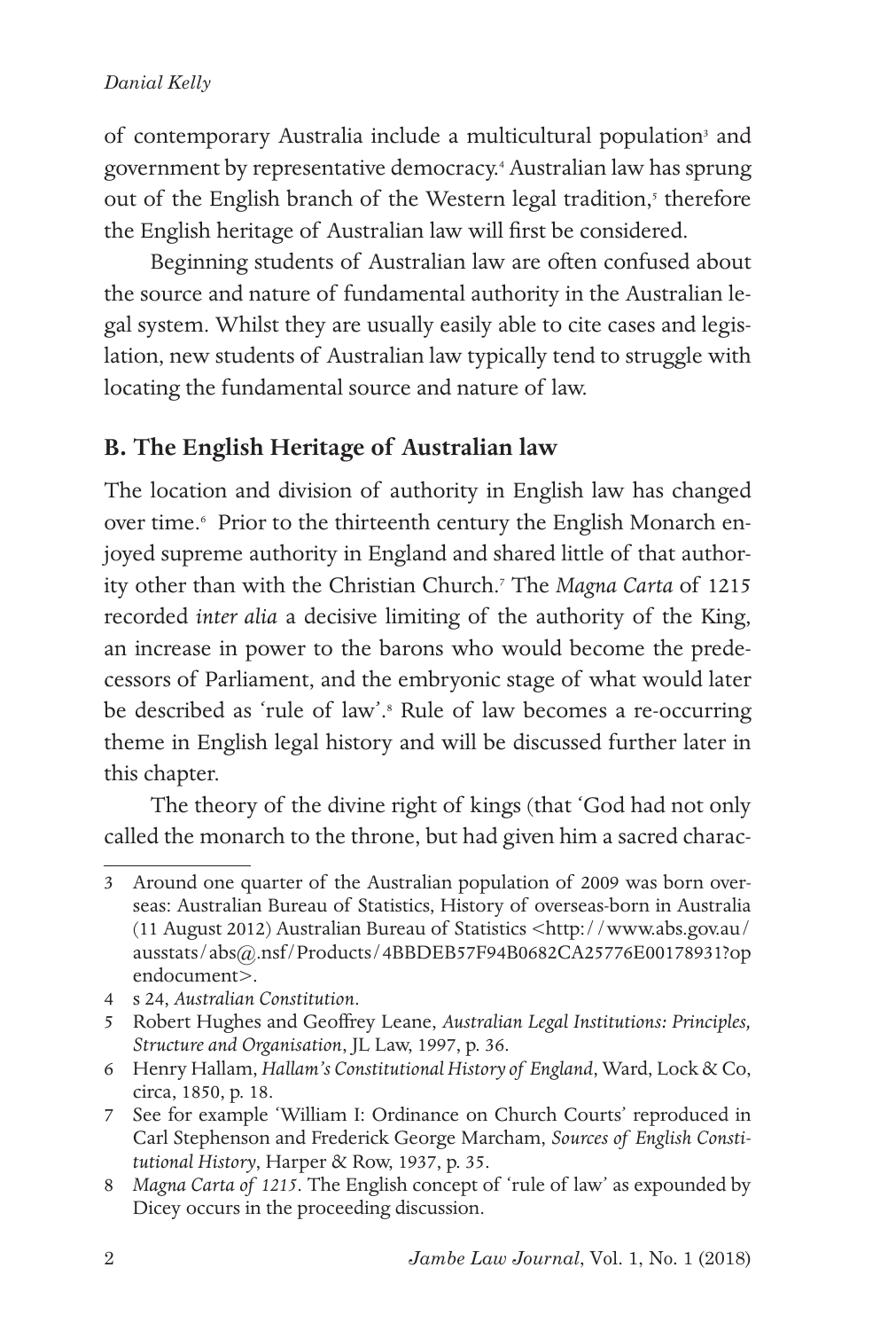ter and ordained that he should enjoy unrestricted power')<sup>9</sup> was expounded by King James I in the sixteenth century.10 The divine right of kings doctrine has enjoyed wide acceptance at times, at least for its practical absolutist applications if not so much for its theocratic claims<sup>11</sup>

In the tumultuous reign of King Charles I (1625 – 1649) the Parliament and the Monarch were engaged in drastic measures to determine power sharing arrangements, not only between the Parliament and the Monarch but also between them both and the judiciary. Reflective of this power struggle is the *Act Abolishing Arbitrary Courts* which the Parliament passed in 1641 and which reads:

declared and enacted by authority of this present parliament, that neither his majesty nor his privy council have or ought to have any jurisdiction, power, or authority by English bill, petition, articles, libel, or any other arbitrary way whatsoever, to examine or draw into question, determine, or dispose of the lands, tenements, hereditaments, goods, or chattels of any the subjects of this Kingdom, but that the same ought to be tried and determined in the ordinary courts of justice and by the ordinary course of the law12

Judicial independence from the legislature was enhanced in the *Act of Settlement 1701* by requiring both houses of parliament to be involved in removing judicial officers from their office<sup>13</sup> as opposed to the whim of a monarch or a prime minister. This aspect of judicial independence finds modern expression in the *Supreme Court Act 1981* (UK).14 In modern times the Westminster Parliament, especially the House of Commons, enjoys almost prerogative legislative power,<sup>15</sup> although Parliament still seeks assent of the Monarch for its legislation to have the force of law<sup>16</sup>

In his seminal work *Introduction to the Study of the Law of the* 

13 *Act of Settlement 1701*, 12 and 13 William III, c 2.

<sup>9</sup> W J V Windeyer, *Lectures on Legal History*, 2nd ed, Law Book Co, 1957, p. 196.

<sup>10</sup> *Ibid*

<sup>11</sup> *Ibid*

<sup>12</sup> *Act Abolishing Arbitrary Courts 1641*, 16 Charles I, c 10.

<sup>14</sup> Section 11(3).

<sup>15</sup> *Parliament Act 1911*, 1 and 2 Geo 5, c 13.

<sup>16</sup> *Ibid* ss 2, 4.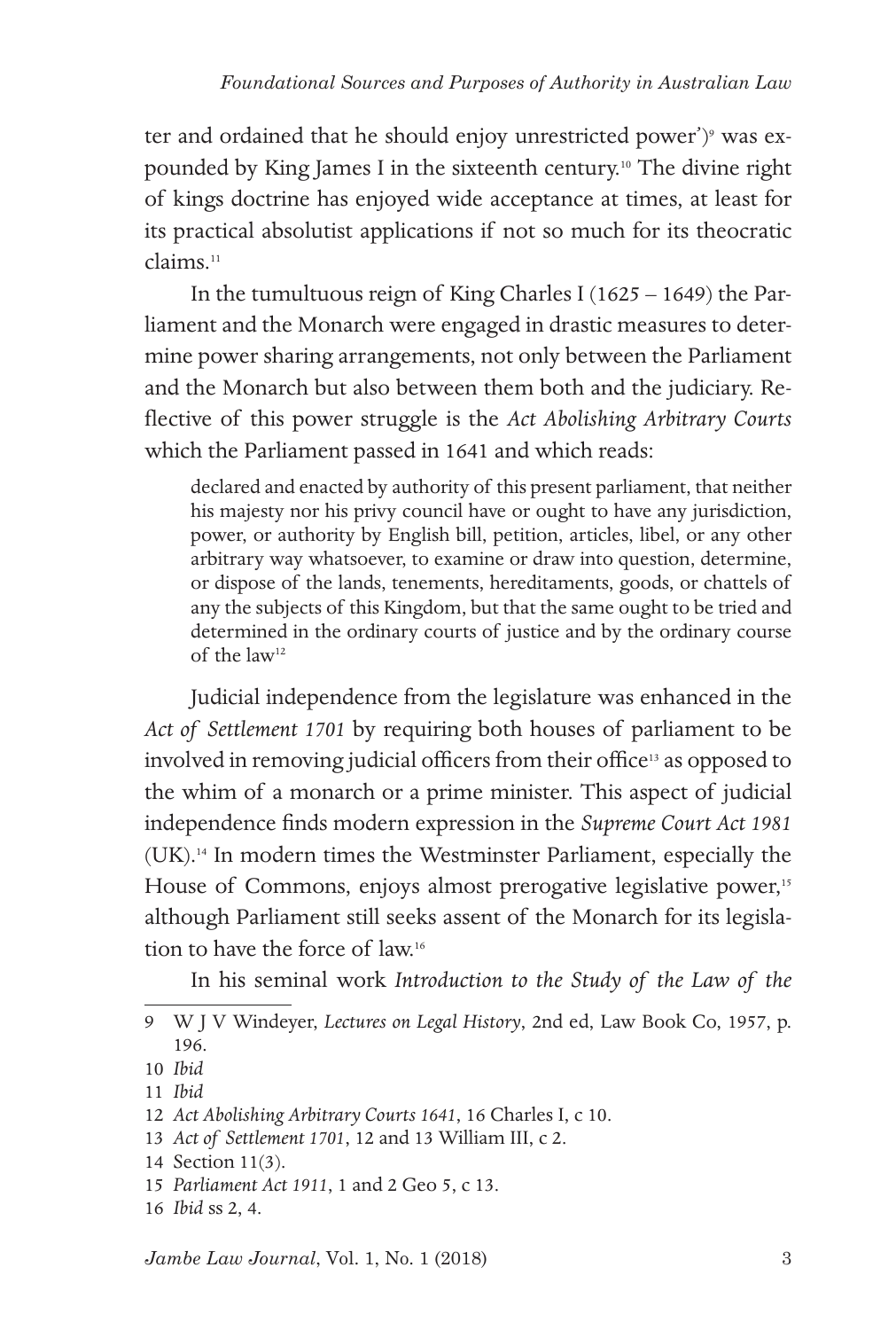*Constitution*17 the eminent English jurist, A V Dicey, recorded 'two or three guiding principles which pervade the modern constitution of England'.18 According to Dicey '[t]wo features have at all times since the Norman Conquest characterised the political institutions of England.'19

The first of these features is the omnipotence or undisputed supremacy throughout the whole country of the central government. This authority of the state or the nation was during the earlier periods of our history represented by the power of the Crown. The King was the source of law and the maintainer of order…This royal supremacy has now passed into that sovereignty of Parliament.<sup>20</sup>

Whilst Dicey observes that Parliament has received the undisputed supremacy of authority that previously resided in the Crown, he writes that part of modern English constitutionalism is the doctrine of separation of powers between the three arms of government: the legislature, the executive and the judiciary. Dicey distinguishes the English application of this doctrine from the French jurisprudence as expounded by Montesquieu<sup>21</sup> and points to the English experience of the reverence that surrounds the independent judiciary as a defining difference between the two.<sup>22</sup> However, there is no doubt in Dicey's mind that these three arms of government have only one source of authority, namely the Parliament. Dicey declares that the 'executive of England is in fact placed in the hands of a committee called the Cabinet'<sup>23</sup> who are members of the Parliament. Case law, that is law made by the authority of the Courts, is termed by Dicey as 'judicial legislation'24 which, he asserts 'is, in short, subordinate legislation, carried on with the assent and subject to the supervision

<sup>17</sup> A V Dicey, *Introduction to the Study of the Law of the Constitution*, 5th ed, Macmillan, 1897.

<sup>18</sup> *Ibid*, preface v.

<sup>19</sup> *Ibid*, p. 175.

<sup>20</sup> *Ibid*

<sup>21</sup> *Esprit des Lois*, Book XI. c. 6, cited in Dicey, above n 158, 314.

<sup>22</sup> Dicey, above n 158, 327.

<sup>23</sup> *Ibid,* p. 8.

<sup>24</sup> *Ibid*, p. 58.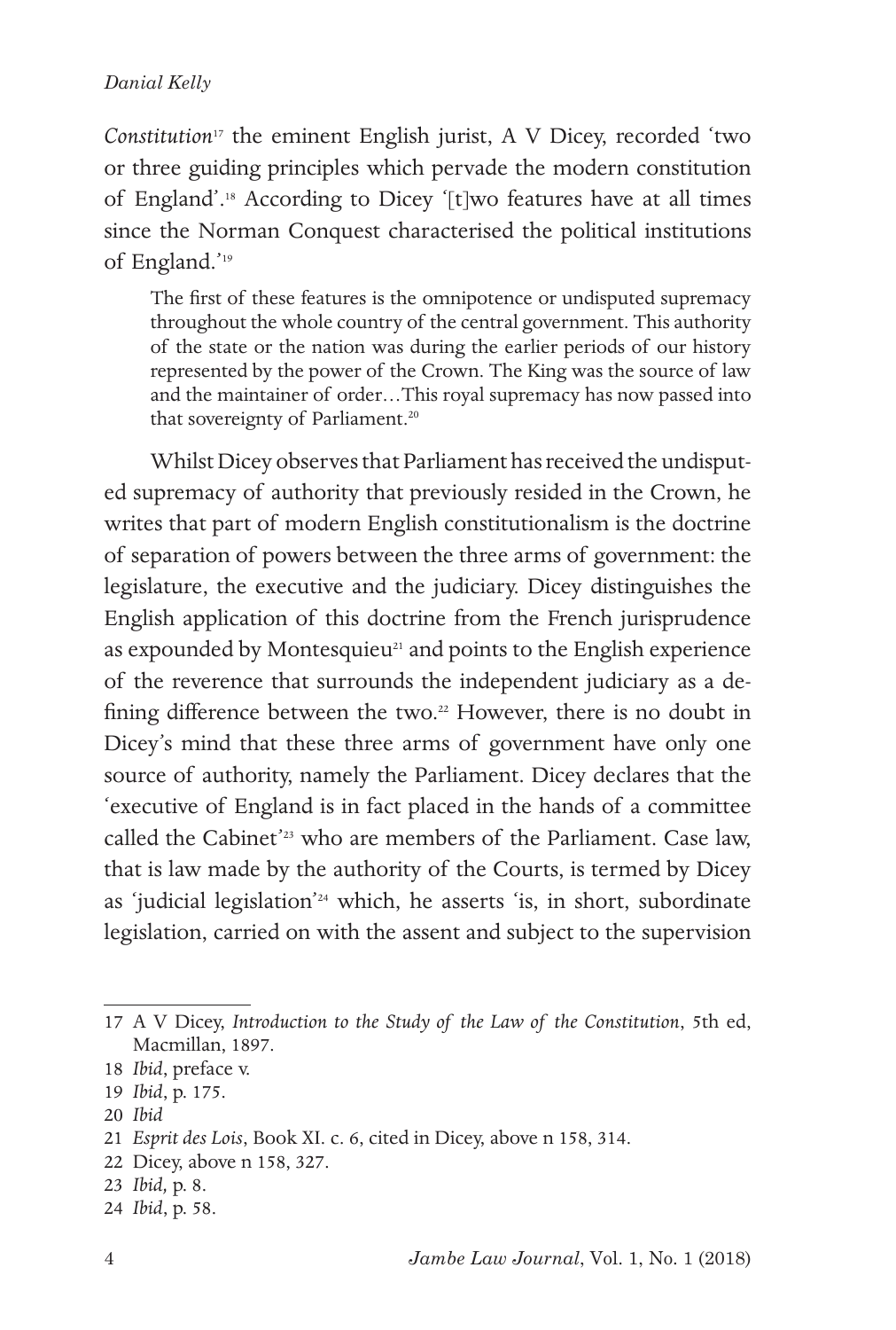of Parliament.'25

Dicey continues with the second feature that characterises English constitutionalism, namely 'the rule or supremacy of law [which] is closely connected with' the supremacy of authority of Parliament.<sup>26</sup> Dicey defines the phrase 'rule of law' in the English context to consist of three distinct but related aspects, namely:

- 1. 'no man is punishable or can be lawfully made to suffer in body or goods except for a distinct breach of law established in the ordinary legal manner before the ordinary Courts of the land,'27
- 2. 'every man, whatever be his rank or condition, is subject to the jurisdiction of the ordinary tribunals,'28 and
- 3. 'the constitution is pervaded by the rule of law… [as] the result of judicial decisions determining the rights of private persons.<sup>'29</sup>

Dicey's conceptualisation of supremacy of Parliament and rule of law have gained wide acceptance among common law jurists and many subsequent jurists have embraced and further developed Dicey's ideas.<sup>30</sup>

Morison identifies in the writings of some of the classic English legal scholars such as Dicey and Pollock a 'belief in the validity of continuing values, enshrined in the law… [and] anxiety about threats to those values from social factors developing outside the law.'31 Morison contends that this is the very reason why Pollock attempted 'to pin down such of the law as could be pinned down through codifying various branches of it.'32 Other appeals have been made to associate law with common sense as a means of attributing authority to it, even

<sup>25</sup> *Ibid*.

<sup>26</sup> *Ibid*, p. 175.

<sup>27</sup> *Ibid*, p. 179.

<sup>28</sup> *Ibid*, p. 185.

<sup>29</sup> *Ibid*, p. 187.

<sup>30</sup> R M Unger, 'Law in Modern Society' (1976) reproduced in M D A Freeman, *Lloyd's Introduction to Jurisprudence*, 7th ed, Thomson, 2001, p. 735.

<sup>31</sup> W L Morison, 'Frames of reference for legal ideals' in Eugene Kamenka, Robert Brown, and Alice Erh-Soon Tay (eds) *Law and Society: The Crisis of Legal Ideals*, Edward Arnold, 1978, p. 18.

<sup>32</sup> *Ibid*.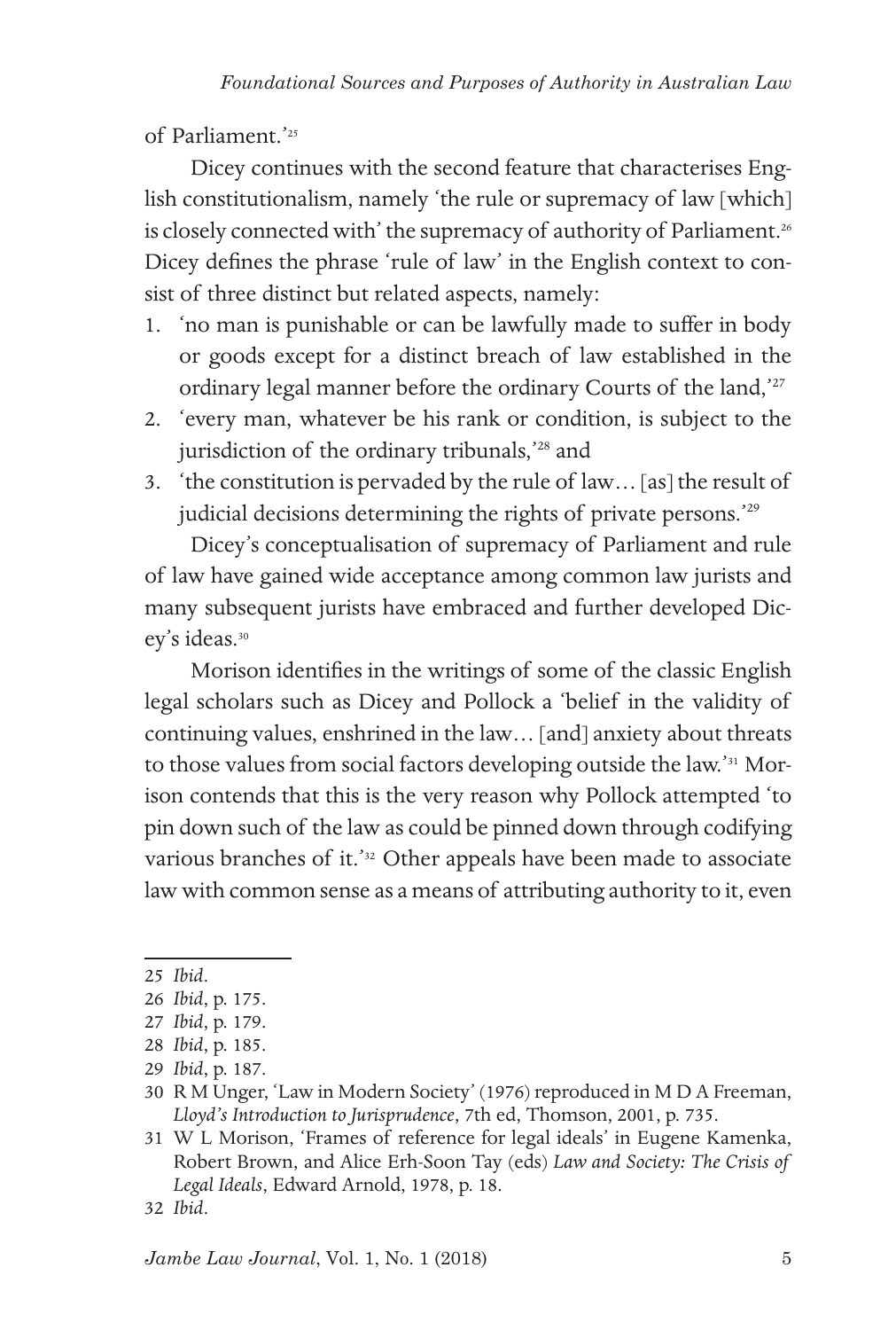proposing that the law itself is a monument to common sense.<sup>33</sup>

Whilst the concept of utilitarianism as formulated by Jeremy Bentham and refined by John Austin attempts to promulgate its own inherent authority in the notion of the greatest happiness of the greatest number, it still relies upon the 'command of the sovereign' to lend authority to law.<sup>34</sup> The American Roscoe Pound's 'conception of law as a handmaiden to the general forces of social development'35 allows furtherance of the utilitarian enterprise without the explicit need for sovereign command upon which Bentham and Austin rely. By Pound's conceptualisation, received ideals, whether from a sovereign, religion, custom or another source, become merely one of a number of possible sources of authority together with whatever else is found in contemporary society. Pound hypothesised successive states of development in law in accordance with the level of development of the society in which it functions, namely 'primitive law, strict law, equity and natural law, maturity of law' and a further stage of law that attempts to 'satisfy as much as possible of the sum total of human demand'.36

Pound's pragmatic formulation of law as a handmaiden to the general forces of social development carries the risk of forgetting that 'reasoning can justify itself only in terms of some source of norms'.37 When norms are plural and incompatible 'the greatest happiness' becomes even more relative than when a single norm exists, such as the Sovereign. When society is used as a 'reference for formulating ideals *for* law... rather than finding ideals *in* law',<sup>38</sup> as in Pound's pragmatic approach, Hume's warning of the futility of attempting to derive 'ought' from 'is'39 is ignored.

38 *Ibid*, p. 31.

<sup>33</sup> *Ibid*, p. 20.

<sup>34</sup> *Ibid*.

<sup>35</sup> *Ibid*, p. 24.

<sup>36</sup> *Ibid*, p. 23, citing Roscoe Pound, *I Jurisprudence* (St Paul, 1959), p. 366 and 432.

<sup>37</sup> *Ibid*, p. 33.

<sup>39</sup> Hume, 'A Treatise of Human Nature' in M D A Freeman, *Lloyd's Introduction to Jurisprudence* 7th ed, Thomson, 2001, p. 28.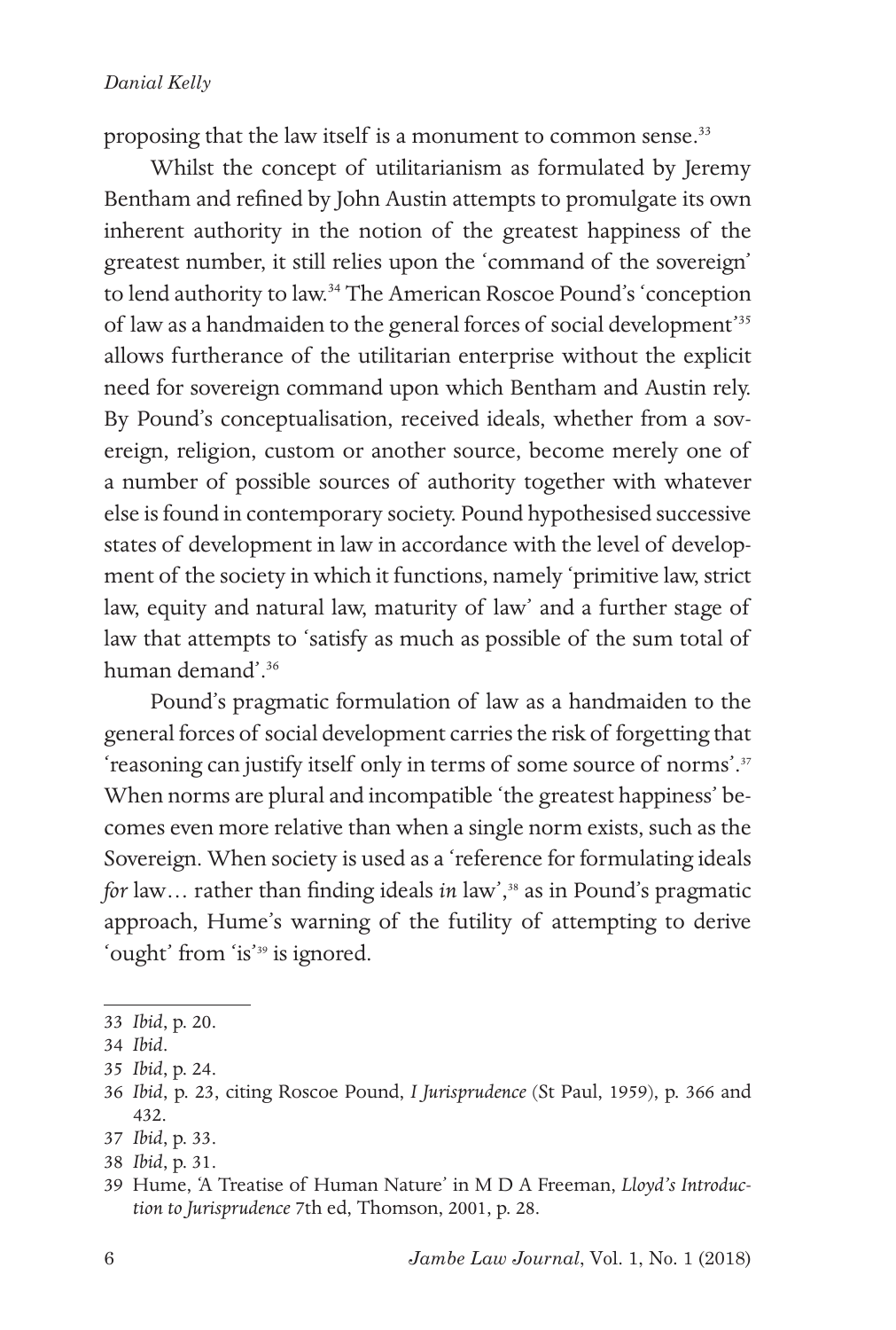### **C. The Commonwealth of Australia**

Beginning in the late eighteenth century efforts were made by the English to establish colonies on the continent of Australia.40 The Commonwealth of Australia was founded as a nation in 1901 by the federation of the colonies that had developed on the continent into member states of the new nation.<sup>41</sup> By counting the Australian states, territories and the Commonwealth, there are nine major judicial systems in Australia, yet there is only one common law, achieved through the application of the doctrine of precedent and the apex of the High Court of Australia for all Australian courts.<sup>42</sup> The legal purposes of the Commonwealth Parliament are restricted to the specific powers given to it by the Constitution, predominantly those in s 51. Thus there are two primary sources in Australian law other than the Constitution, namely legislation and case law.43

In terms of sources of authority, the Commonwealth of Australia derives its authority from the Westminster Parliament, specifically 'the Queen's most Excellent Majesty, by and with the advice and consent of the Lords Spiritual and Temporal, and Commons… and by the authority of the same.'<sup>44</sup>

Authority in the Commonwealth of Australia is separated into three arms of government: the parliament, the executive and the judiciary.45 The constitutional document of the Commonwealth of Australia asserts that legislative authority for its jurisdiction rests in

<sup>40</sup> George B Barton, *History of New South Wales from the Records*, Volume 1: Governor Phillip, 1783-1789, Charles Potter Government Printer, 1889, p. 481.

<sup>41</sup> *Commonwealth of Australia Constitution Act 1900* (Imp) 63 & 64 Vict.

<sup>42</sup> *Australian Constitution s 73; Lipohar v The Queen* (1999) 200 CLR 485, 505-6.

<sup>43</sup> Hughes and Leane, above n 146, 44.

<sup>44</sup> Preamble, *Commonwealth of Australia Constitution Act 1900* (Imp) 63 & 64 Vict.

<sup>45</sup> For the Commonwealth of Australia see *the Australian Constitution* Chapter I, II and III. For the Northern Territory of Australia see *Northern Territory (Self-Government) Act 1978* (Cth) Part III and IV in respect to legislative and executive power; for judicial power see *Supreme Court Ordinance 1911* (Cth) No. 9 of 1911, Northern Territory Supreme Court Act 1961(Cth) and Supreme Court Act 1979 (NT).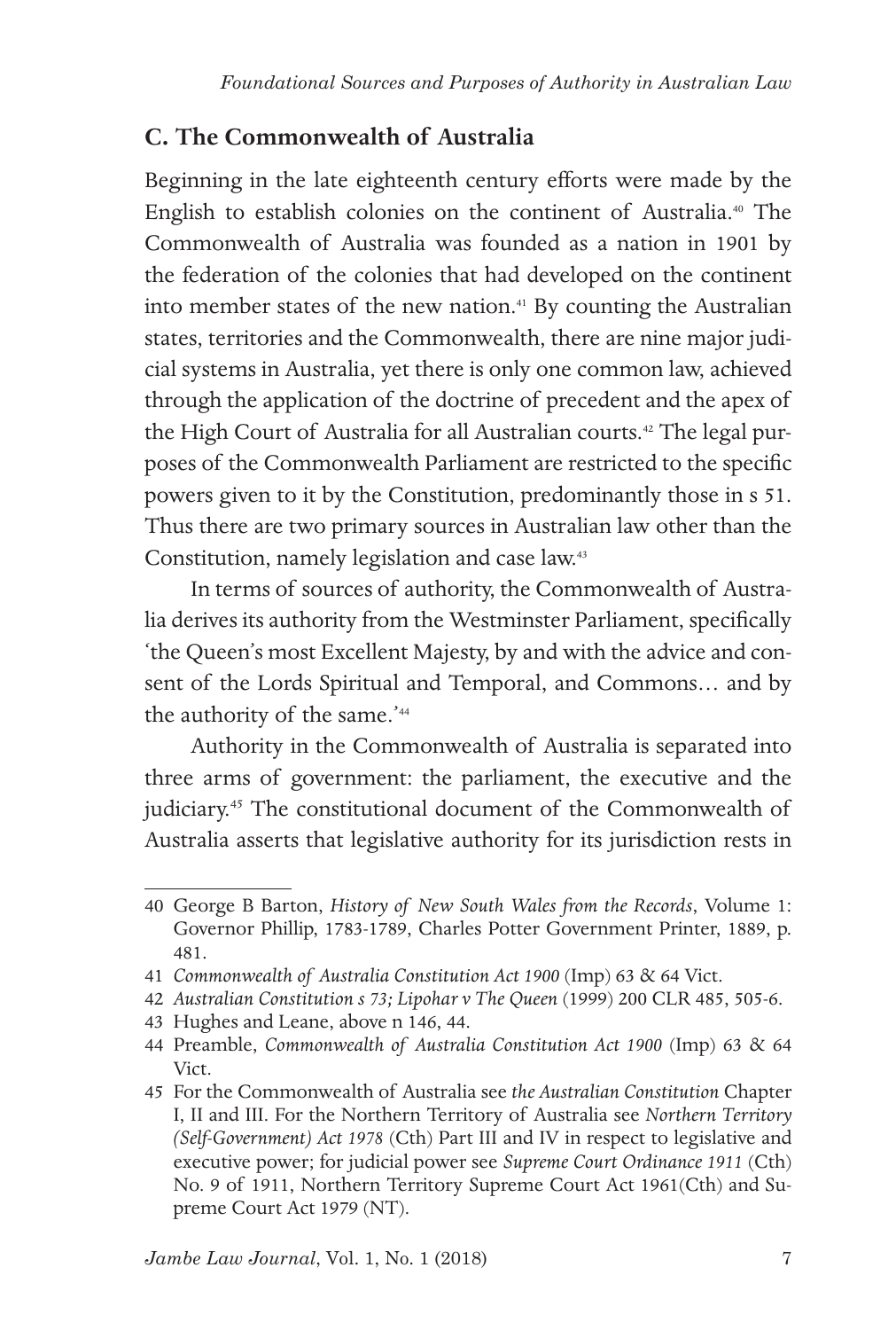the Commonwealth Parliament.<sup>46</sup> Similarly, the Australian Constitution asserts that executive authority is 'vested in the Queen and is exercisable by the Governor-General as the Queen's representative' who in turn is advised by a Federal Executive Council constituted by members of the Commonwealth Parliament.<sup>47</sup> Judicial authority in the Commonwealth is asserted by the Constitution to be vested in the High Court of Australia.<sup>48</sup> The Australian Constitution can be changed by referendum.<sup>49</sup> Within its jurisdictional borders Australian law asserts sovereignty: it asserts itself upon all persons within its jurisdictional borders and it asserts its own supremacy should a conflict of laws arise.50 Barring a few odd exceptions,51 this monopoly over legal authority permeates the Commonwealth system.

The Australian legal system has been described as a 'product of a tradition of so-called 'liberal' thinking about law, politics, economics and social relations' which 'involves beliefs about the sanctity, the uniqueness and the priority of the individual human being'.<sup>52</sup> Liberal ideology has 'eschewed any direct relationship between religion and politics or law. It has adopted the view that legal knowledge is a matter of technique concerned with the manipulation of technical rules'.53

# **D. Human Rights**

International human rights morality, expressed in international hu-

<sup>46</sup> For the Commonwealth of Australia see *Commonwealth of Australia Constitution Act 1900* (Imp) 63 & 64 Vict, c 12, covering clause 5 and Australian Constitution ss 51 – 53. For the Northern Territory of Australia see *Northern Territory (Self-Government) Act 1978* (Cth) s 6.

<sup>47</sup> *Australian Constitution* ss 61 – 64.

<sup>48</sup> *Australian Constitution* ss 71, 73 & 75.

<sup>49</sup> *Australian Constitution* s 128.

<sup>50</sup> *Australian Constitution* cl 5.

<sup>51</sup> Such as native title (see *Native Title Act 1993* (Cth) s 223) and the rules of statutory interpretation when interpreting domestic legislation enacted pursuant to an international instrument (see *Koowarta v Bjelke-Peterson* (1982) 153 CLR 168, 265; *Acts Interpretation Act 1901* (Cth) s 15AB(2)(d).)

<sup>52</sup> Hughes and Leane, above n 146, 2.

<sup>53</sup> *Ibid*, p. 5.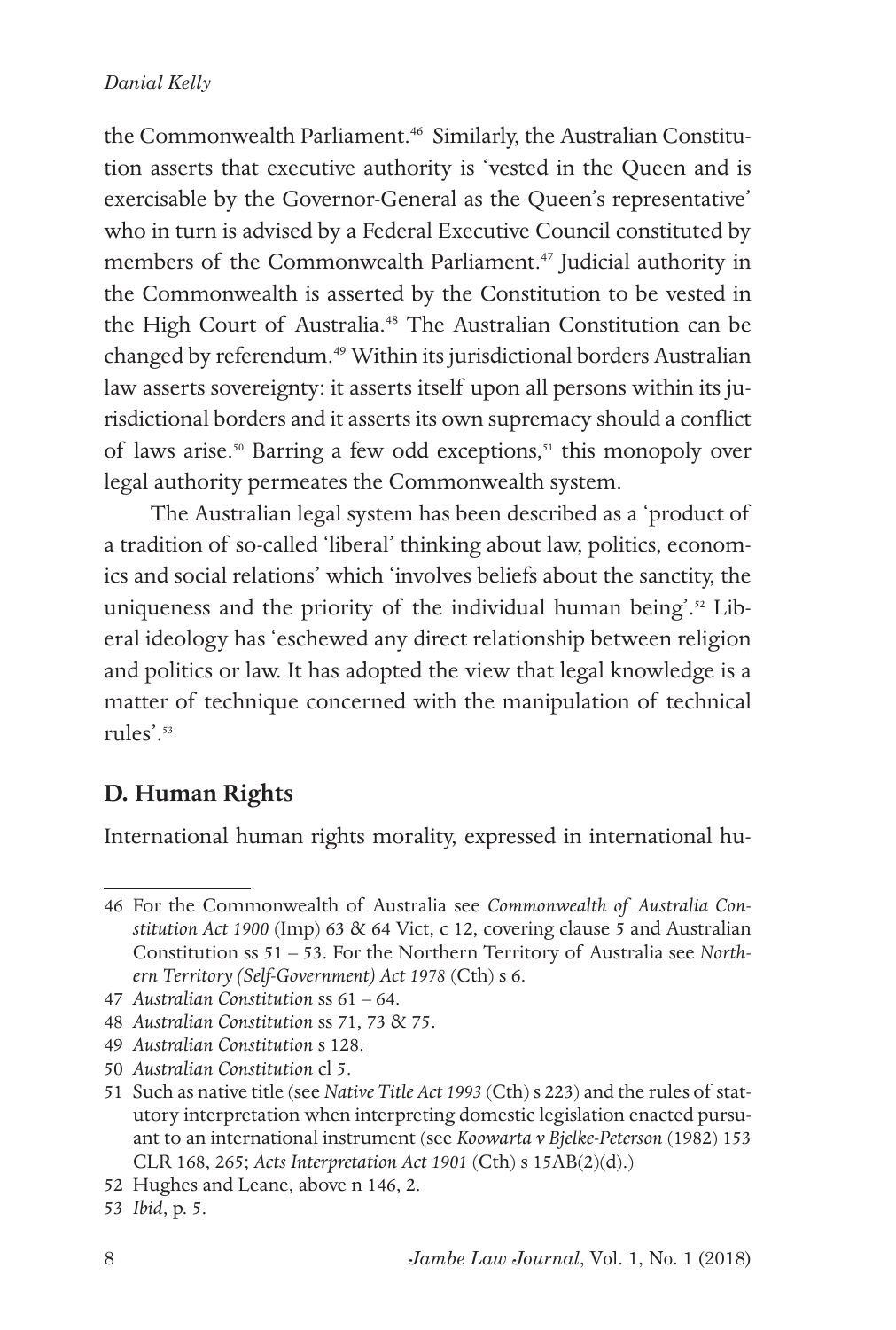man rights law, is often touted as having great influence upon modern Australian law. For example, Brennan J in *Mabo v Queensland (No 2)* opined that 'it is imperative in today's world' for the common law to 'keep in step with international law'.<sup>54</sup> There exists a common law presumption that legislation is made in accordance with human rights.<sup>55</sup> However, the parliament has prerogative to enact legislation that will not be bound by the enactments of previous governments nor defeated by the common law. An Australian parliament enjoys supremacy in law making for the life of the parliament subject to Constitutional constraints. Therefore, while international human rights law has influenced Australian law it cannot be said that human rights law forms an essential element of the character of Australian law.

# **E. The Demos and Legislation**

As the parliaments - the bodies empowered to enact legislation - are constituted by democratically elected representatives of the demos, it is this demos that is the primary source of authority in the Australian legal system. Certainly the Constitution describes the mechanisms by which legal authority is established, but in summary and in effect the mechanisms that the Constitution provide are for the contemporary demos to determine the contemporary legislative program, within the parameters of possibility set out in the Constitution for the Federal government (but wider, indeed plenary, possibilities for the States). This approach to jurisprudence does not deny or belittle valid debates on interpreting the Constitution, that is, whether the meaning of the words of the Constitution should be what they were when the Constitution was formed or what they may mean contemporarily, if there is a difference.<sup>56</sup> Rather, the debates over interpreta-

<sup>54</sup> *Mabo v Queensland (No 2)* (1992) 175 CLR 1, 41-42 (Brennan J).

<sup>55</sup> *Al-Kateb v Godwin* (2004) 219 CLR 562, p. 130.

<sup>56</sup> See for example: Jeffrey Goldsworthy, 'Interpreting the Constitution in Its Second Century' (2000) 24(3) *Melbourne University Law Review* 677. Obiter in the recent decision of *Commonwealth v Australian Capital Territory* [2013] HCA 55 forcefully opposes original interpretation theory in respect to interpreting the *Constitution*: [16-19].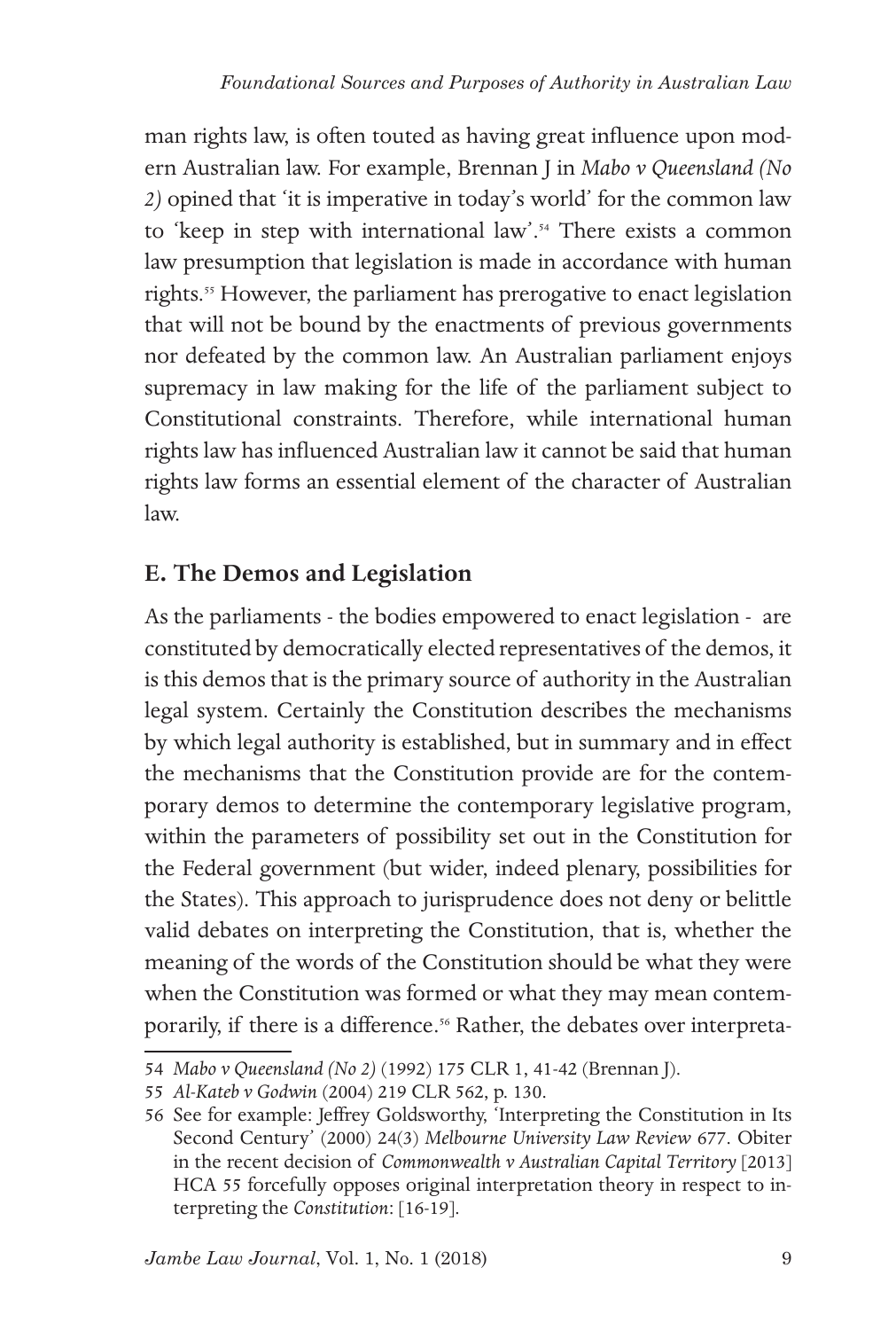tion are seen in the larger perspective of the whole system of government which allows for Courts to interpret legislation but also allows for parliaments to enact legislation in response to an unfavourable Court interpretation. Thus while separation of powers exists, the legislature remains able to respond to a decision of a Court, even to enact retrospective legislation.<sup>57</sup> (This does not apply to High Court interpretations of the Constitution, though even then a referendum is possible.)

The contemporary demos are the contemporary members of the population who are able to vote.<sup>58</sup> Members of parliament are elected via periodical elections.<sup>59</sup> The jurisdiction is divided into geographical 'seats', each seat electing one representative to parliament by the majority vote.<sup>60</sup> This system enables the demos to rule not directly and immediately, but indirectly via their representatives and at intervals by the holding of an election. Nevertheless, the authority for legislation is still sourced from the demos via the parliamentarians.

As the contemporary demos provide the source of authority for legislation, the content of legislation can change radically from one contemporary group to another. These changes in legislative content are not limited to any set morality, that is the morality of one contemporary demos may also be radically different to the morality of another.

# **F. Conclusions**

Australian law has an English heritage. Whereas originally all legal authority in English law was sourced from the monarch, that authority has been, over time, divested to the parliament, the executive and the judiciary. An evolution of the doctrines of supremacy of parlia-

<sup>57</sup> *R v Kidman* (1915) 20 CLR 425; *Rodway v The Queen* (1990) 169 CLR 515.

<sup>58</sup> *Australian Constitution*, s 24.

<sup>59</sup> *Australian Constitution*, ss 13, 28.

<sup>60</sup> The methods of determining the winners of seats differ from parliament to parliament but generally speaking all of the methods embrace a majority approach.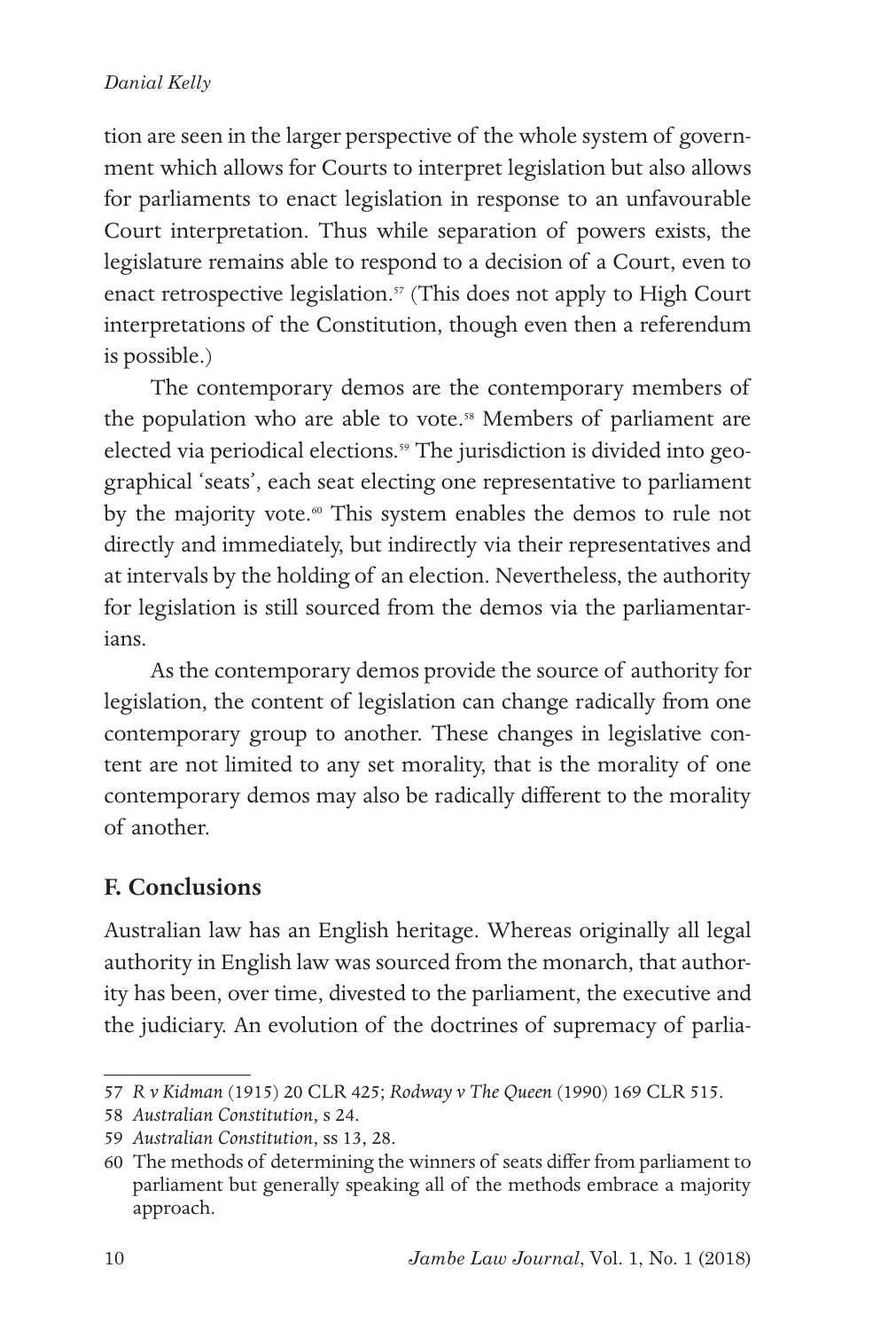ment, separation of powers and rule of law has occurred in English government and has been transmitted to the Australian system. The constitutional documents of the Commonwealth of Australia assert their authority in legislative, executive and judicial matters and do not allow for alternative sources of authority (other than the source of their derived authority).

As the general purpose of the Commonwealth system is to make laws to regulate behaviour, they are appropriately described as normative systems. The purpose of the Commonwealth Parliament is restricted to certain prescribed areas of law making. Parliament is 'the institution that gives consent to government ... the government of the realm is the business of the Crown and its immediate servants'. In the Australian context, parliament derives its legal authority from constitutional powers and social authority from the demos who elect the parliamentarians (according to constitutional provisions). The ultimate source of authority is the demos as they also have the power to change the Constitution.

# **Bibliography**

- Australian Bureau of Statistics, *History of overseas-born in Australia* (11 August 2012) Australian Bureau of Statistics <http://www.abs. gov.au/ausstats/abs@.nsf/Products/ 4BBDEB57F94B0682CA2 5776E00178931?opendocument>.
- Barton, George B., 1889, *History of New South Wales from the Records*, Volume 1: Governor Phillip, 1783-1789, Charles Potter Government Printer.
- Dicey, A V., 1897, *Introduction to the Study of the Law of the Constitu*tion, 5<sup>th</sup> ed, Macmillan.
- Freeman, M D A,2001, *Lloyd's Introduction to Jurisprudence* 7<sup>th</sup> ed, Thomson.
- Henry Hallam, 1850, *Hallam's Constitutional History of England*, Ward, Lock & Co, circa.
- Hughes, Robert and Geoffrey Leane, 1997, *Australian Legal Institutions: Principles, Structure and Organisation*, JL Law, 1997.